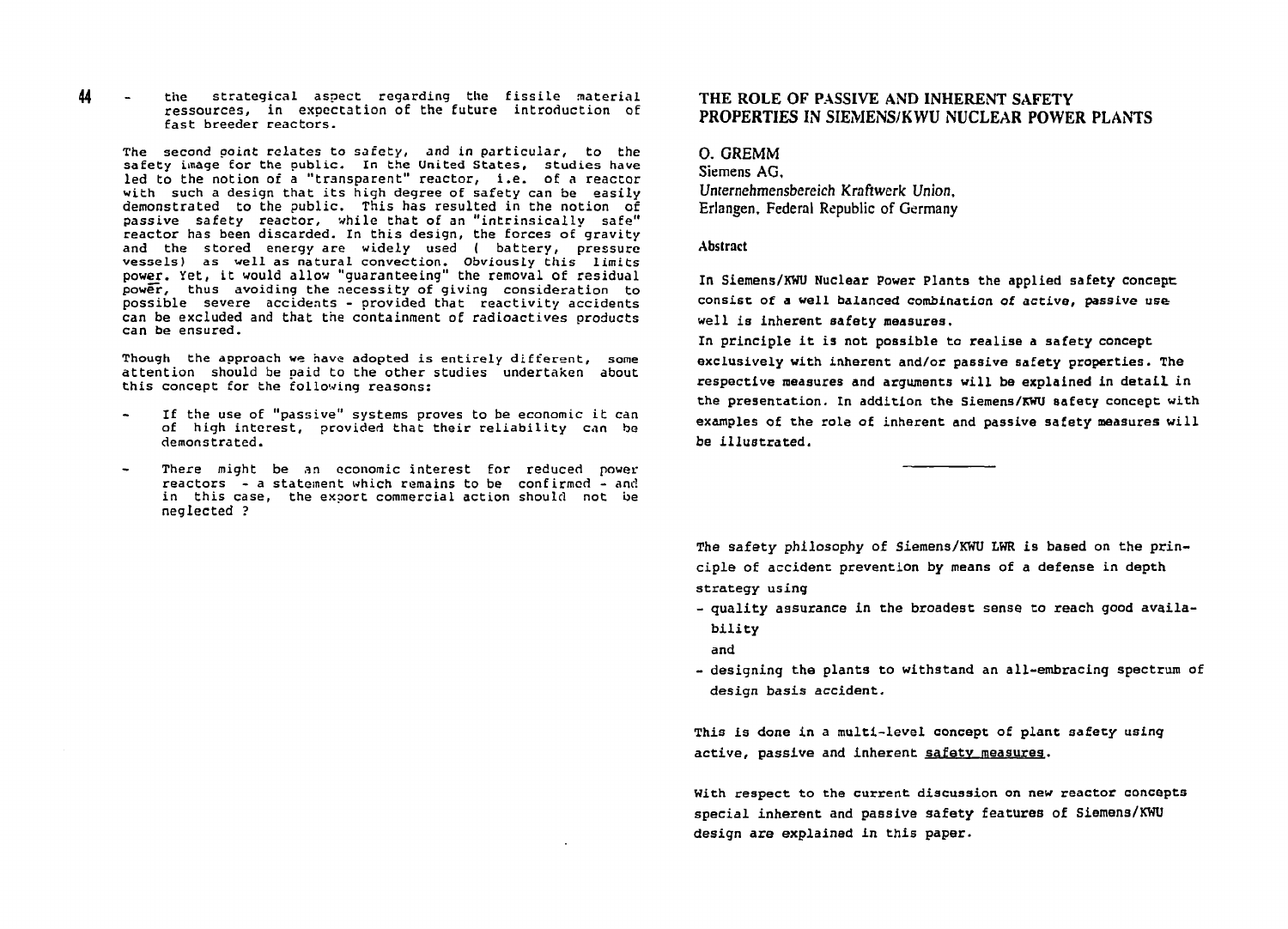

**FIG. 1. Multilevel concept of LWR plant safety.** 

# Stepwise improvement of the safety level of Siemens/KWU-LWR

**Figure 2 shows the contributions of different initiating events to-the core melt frequency calculated for the Konvoi plants. The total core melt frequency is about 1.0 E-6 per annum as compared with the core melt frequency of approximately 1.0 E-4 per annum given in the German Risk Study Phase A for the reference plant Biblis В. The improvements result from** 

- **Modifications in system technology,**
- **Feedback of experience,**

45

**- Results of safety research.** 

**These improvements demonstrate the concern of Siemens/KWU for stepwise improvement of the safety of our plants in recent years.** 



FIG. 2. Contribution to core melt frequency from different initiating events.

### **Integrity of primary systems**

**We now consider steel pressure vessel technology for light water reactors to be fully mature. Putting into practice the quality requirements set out in the RSK Guidelines means that catastrophic failures can be ruled out. This also applies to other primary system components and particularly to the piping** *121.* **Catastrophic failure in this area is also ruled out by the quality control performed and the standard of quality achieved. The achieved quality means that the following safety characteristics of the passive pressure boundary exists as inherent features of the design:** 

- validity of the leak-before-break criterion,
- **the quality status can be ascertained at all times.**

**Phase В of the German Risk Study containes realistic values for the frequency of occurrence of loss-of-coolant accidents, Fig. 3, /3/. Applied to Konvoi plants this means that LOCAs are only a**   $minor$  contribution to risk. These new frequencies of occurrence **have not yet been included in the data shown in Figure 2.**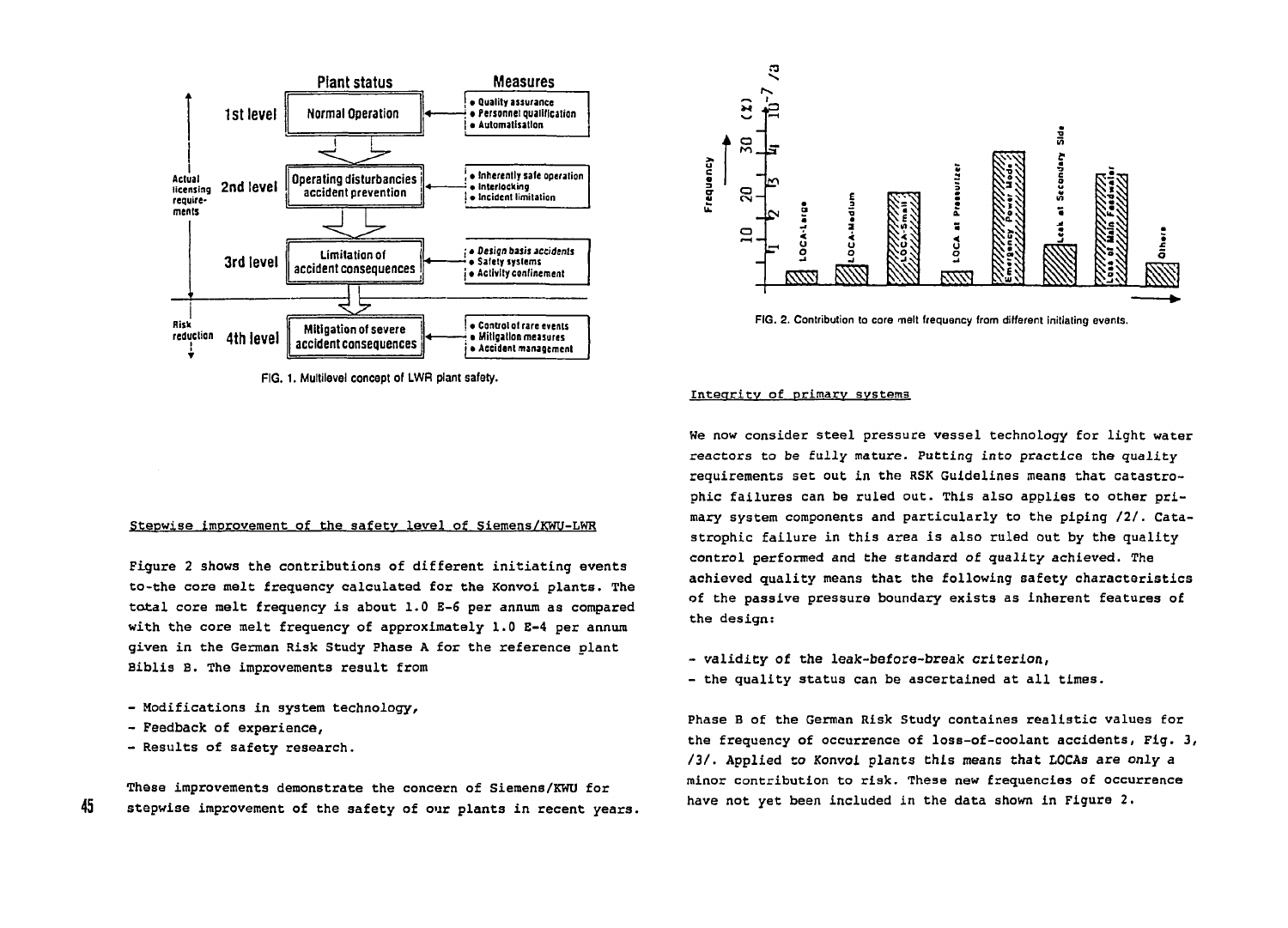| LOCA large (> cm <sup>2</sup> 500)          | DRS-A<br>$3.10^{-4/2}$ a | $DRS-8$<br>$\frac{10^{-7}}{a}$ |  |  |
|---------------------------------------------|--------------------------|--------------------------------|--|--|
| 10CA medium ( cm2 80 -500)                  | $8.10^{-4}/a$            |                                |  |  |
| (cm700-500)                                 |                          | $< 10^{-7}/a$                  |  |  |
| $(cm2 80 - 200)$                            |                          | $6.10^{-6}/a$                  |  |  |
| 10CA small (cm <sup>3</sup> 2 -80)          | $4.10^{-3}/a$            |                                |  |  |
| $(cm'50 - 80)$<br>$\mathbf{a} = \mathbf{a}$ |                          | $4.10^{-5}/a$                  |  |  |
| $\bullet$<br>(CR' 25 - 50)                  |                          | $3.10^{-4}/a$                  |  |  |
| $(m2 2 - 25)$                               |                          | $4.10^{-3}/a$                  |  |  |
|                                             |                          |                                |  |  |

FIG. 3. Frequency of LOCA events (Biblis B).

In this connection I refer to the "working paper on Safety Related Terms" /9/. To my opinion on page 3 in the explanation of passive safety the word "design" should be added. Because passive safety rely not only on natural laws and properties of materials but also on the design of passive barriers. Therefore the complete explanation should be "... passive safety means that the reliance is instead placed only on natural laws, properties of materials and design of passive components and systems."

### Realistic efficiencies for ECCS

In addition to the fact of lower frequency of LOCA events, results of recent research in connection with the efficiency of ECCS are of importance. The research during Phase B of German Risk Study shows that the active 4 x 50% systems are in most cases actually 4 x 100% systems /4/, Fig. 4.

This is an example how safety research has identified safety margins resulting in additional grace periods for secondary side cool down.

### Containment Design

For KWU pressurized water reactors the reactor building consists essentially of the spherical steel containment vessel and the reinforced concrete outer shell surrounding it. The containment vessel for the 1300 PWR plant has a diameter of 56 m and acts after isolation as a passive pressure-tight and leak-tight con-

| Leak cross<br>section<br>(sqcm) |                    | System functions required        |                                 |                               |                                       |                                                                              |                                     |  |
|---------------------------------|--------------------|----------------------------------|---------------------------------|-------------------------------|---------------------------------------|------------------------------------------------------------------------------|-------------------------------------|--|
|                                 |                    | Hi a n<br>pressure<br>Injections | Accumulator   Law<br>inlections | pressure<br><b>injections</b> | ll.nv.<br>pressure<br>recirculationsi | <b>Admissible</b><br>delay of<br><b>Secondary</b><br>side cool<br>down (min) | <b>Feedwater</b><br><b>Supplies</b> |  |
| Ξ                               | .500               |                                  |                                 |                               |                                       | $\bullet$                                                                    |                                     |  |
|                                 | 200-500<br>300-500 |                                  |                                 |                               |                                       | $\infty$<br>$\infty$                                                         |                                     |  |
|                                 | $80 - 200$         | }or ≒                            |                                 |                               |                                       | $\infty$<br>60<br>J٥                                                         | main                                |  |
|                                 | 50-80              |                                  |                                 |                               |                                       | 60<br>40<br>30                                                               | feedwater<br>supply                 |  |
|                                 | $25 - 50$          |                                  |                                 |                               |                                       | 90<br>60                                                                     | 0f<br><b>Aus /emers</b>             |  |
|                                 | $2 - 25$           |                                  |                                 |                               |                                       | , 120<br>J٥                                                                  | feedwater<br>supplies               |  |

Đ large less

FIG. 4. Minimal requirements for the system functions for emergency core cooling and residual heat removal in the case of leaks in a reactor coolant loop.

ত medium fees. ⊡ smass teak

46

finement. This containment vessel is designed for the pressures and temperatures resulting from a design basis accident (complete break of reactor coolant line). Protection from external impacts is provided by the reinforced concrete shell.

The design pressure of the containment vessel (Figure 5) is calculated for a large-break LOCA under very pessimistic assumptions.

The design pressure is 6.3 bar, whereas under realistic assumptions, the accident pressure is only 4.2 bar (Figure 6). An additional safety margin comes from special design requirements of the steel sphere. Both resulting in an overall safety margin of nearly a factor of two which is important for the mitigation of core melt consequences.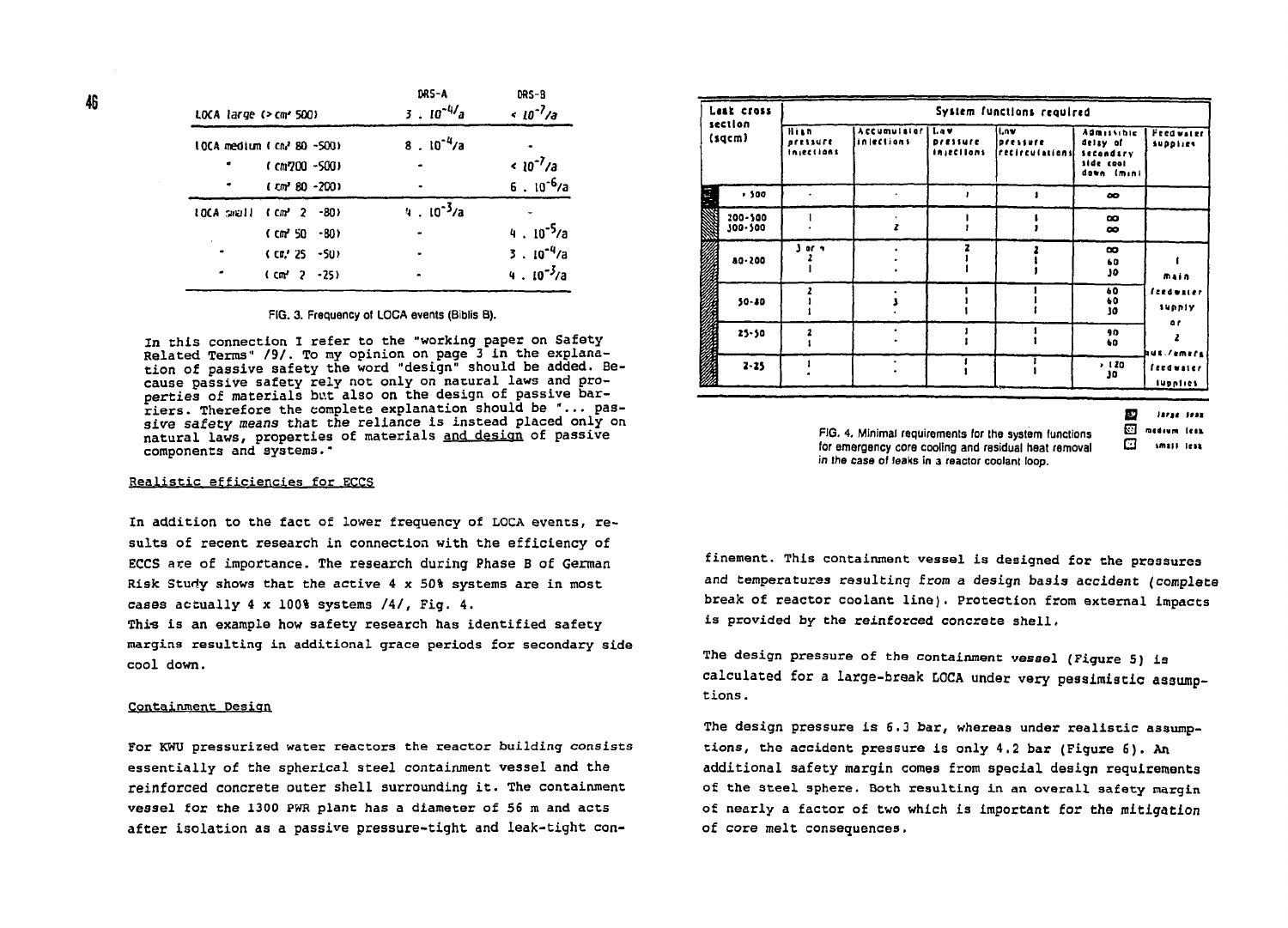### **• Oesign basis accident: Згеы of main coolant pipe**

- **Pressure build up by flashing inventory of the reactor coolant system and also that of the secondary side of one steam generator into the containment**
- **Decay heat: ANS standard + 20%**
- **Example 2 Free volume of containment reduced by 2% Volume of primary circuit (+ steam generator) increased by 2%**
- **Design pressure = calculated pressure+15% forsafety**
- **Design pressure 6.3 bar at 145 °C, although wall temperature at maximum pressure only 60 °C**
- **A best estimate calculation results in a maximum pressure of 4.2 bar instead of 6.3 bar**

**FIG.** 5. **Thermodynamic design ol the containment vessel.** 



**FIG. 6. Cumulative safety of pressure** *related design.* 

# Reactivity Accidents. Reactor Protection

The fault-tolerant characteristics which assure reliable shutdown of light water reactors are based on inherent, passive and fail safe features (Figure 7) .

#### **Fauir-tnlerant terhnoloov;**

- **Actuation even on failure of 1st Initiation**
- **Stored drive energy . FW: gravity . BVR; accumulators**

### **Innerent safety characteristics**

- **Self-regulation due to** 
	- **. «egatlve void coefficient**
	- **. Negative coolant tamerature coefficient . Doooler coefficient**
- **ATVS controlled**

**Conclusion:** *но core* **degradation possible as a result of reactivity anonalles** 

**FIG. 7. Fault tolerant and inherent shutdown characteristics.** 

The summary of the results of ATWS analyses given in **/5 /** demonstrating mitigation of these events as called for in the RSX Guidelines gives particularly impressive evidence of inherent characteristics (Fig. **8) .** These studies, in particular on older plants in which the borating system is not started automatically have shown, that the time available before manual or other active actions have to be taken, is approximately half an hour. For better understanding this fact, it should be referred to the first edition of RSK Guidelines **1974 ,** were the requirement for ATWS investigation was included **/6/ .** 

47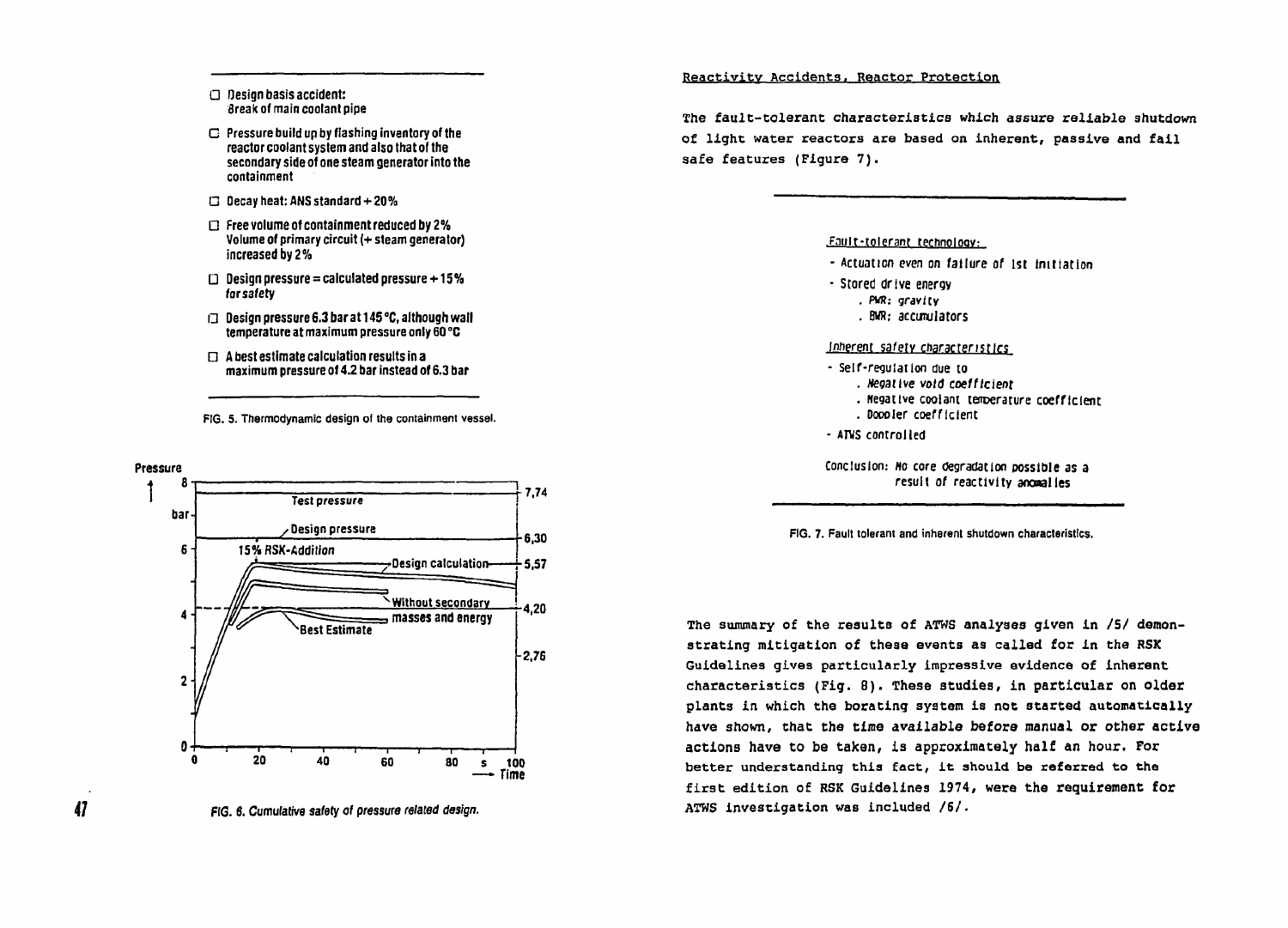|     | OPERATING TRANSIENT                                                                                                                                                                 |           |           | ٠<br>Ĩ<br>ī<br>Ī<br>្តី<br>í<br>$\tilde{a}$ | -<br>ىز<br>l<br>Į<br>j.<br>ij<br>Ili | -1<br><br>Ĕ<br>٠<br>$\bullet$<br>$\frac{1}{2}$<br>į | Minimum<br>IND TAT | Maximum elad<br>temperature |
|-----|-------------------------------------------------------------------------------------------------------------------------------------------------------------------------------------|-----------|-----------|---------------------------------------------|--------------------------------------|-----------------------------------------------------|--------------------|-----------------------------|
| ٠.  | LOSE of main heat sink, e.g. due to loss of condensor<br>vacuum or closure of main steam isolation valves with<br>auxiliary power supply available                                  |           |           | 178                                         | 339                                  | 60                                                  | 1.65               | 180                         |
|     | Loss of main heat sink with auxiliary power supply<br>not available                                                                                                                 |           |           | 188                                         | 355                                  | 8.0                                                 | 61                 | 520                         |
| iз. | Resimum increase in stram extraction, e.g. due to opening<br>of bypass station or of main steam safety valves                                                                       |           |           | 173                                         | 341                                  | 1.0                                                 | 1.7                | 180                         |
| h.  | Complete loss of feedwater supply                                                                                                                                                   |           | ã0.       | 127                                         | 149                                  | 2.5                                                 | 1.7                | \$30                        |
| ь.  | Maximum reduction in coolant flow                                                                                                                                                   |           | 90        | 178                                         | 112                                  | 1.0                                                 | 1, 7               | 150                         |
| ۷.  | Maximum positive reactivity insertion due to<br>withdrawal of control assemblies or control<br>assembly groups starting at the operating<br>conditions full load and at hot standby | Full load | $\sim$    | 161                                         | 128                                  | 40                                                  | 1,4                | 480                         |
|     |                                                                                                                                                                                     | Standby   | --        | 167                                         | 110                                  | $\epsilon$                                          | $\blacksquare$     | 380                         |
| ι.  | Depressurisation due to inadvertent opening of pressuriser<br>safety valve                                                                                                          |           | 123       | 4:55                                        | 114                                  | 7.0                                                 | 1,2                | 500                         |
| 'n. | Maximum reduction in reactor inlet temperature due to fail-<br>ure of an active component in the feedvater supply system                                                            |           | $\bullet$ | 4.158                                       | € 126                                | 40                                                  | 1.65               | 180                         |

FIG. 8. Results of ATWS analyses, required by RSK Guidelines.

This example demonstrates how inherent safety features gives limitation of consequences in the short term phase of the event and grace period for active measures. But active measures are necessary to reach a stable situation. In addition to this inherent passive and fail safe characteristics Siemens/KWU plants are equiped with a hierarchy of

- automatic reactor control
- redundant limitation systems
- redundant reactor protection systems with diverse initiating criteria

In this connection a problem arises with the definition of "inherent" given in  $\sqrt{9}/$ : "... the plant will remain in the safe condition at all times". According to this definition, a negative temperature coefficient for reactivity, for example, would not fall into the inherent safety feature catagory because, for it to take effect the temperature has to rise, and

this is a non-safety oriented change in system condition. This rise must be reversed again which works against the negative temperature coefficient so that a permanently safe condition cannot be reached.

# Passive Residual Heat Removal

Except in the event of large-break and medium-break LOCAs which are purely hypothetical anyway as explained above, residual heat removal from the reactor core is performed in all design basis accidents by natural circulation in the reactor coolant system, with the heat passing across the heat transfer surfaces of the steam generators. This is demonstrated experimentally even in the presence of two phase flow and in the presence of inert gases.

This passive residual heat removal comes from the possibility of isolating the reactor coolant system in such a way that it acts as a passive barrier. In this context reference must be made to the reactor coolant pumps, which are provided with a so-called standstill seal, so that leakage from the reactor coolant system is so small, that no active systems for leakage make-up in the apparent in discussions on station black out:

- The steam generators are able to operate initially as heat sinks without active measures
- Subsequently the reactor coolant system can dissipate heat.

Thus giving grace period of 2 to 3 hours until core melt would start.

The absence of power supply is very often used as an argument in favour of passive systems. But this should not be overestimated, because this field is predestinated for the use of redundant and diverse measures. Siemens/KWU plants have

- connections to two independent grids
- the possibility of automatic changeover for houseload
- redundancy in emergency diesels

48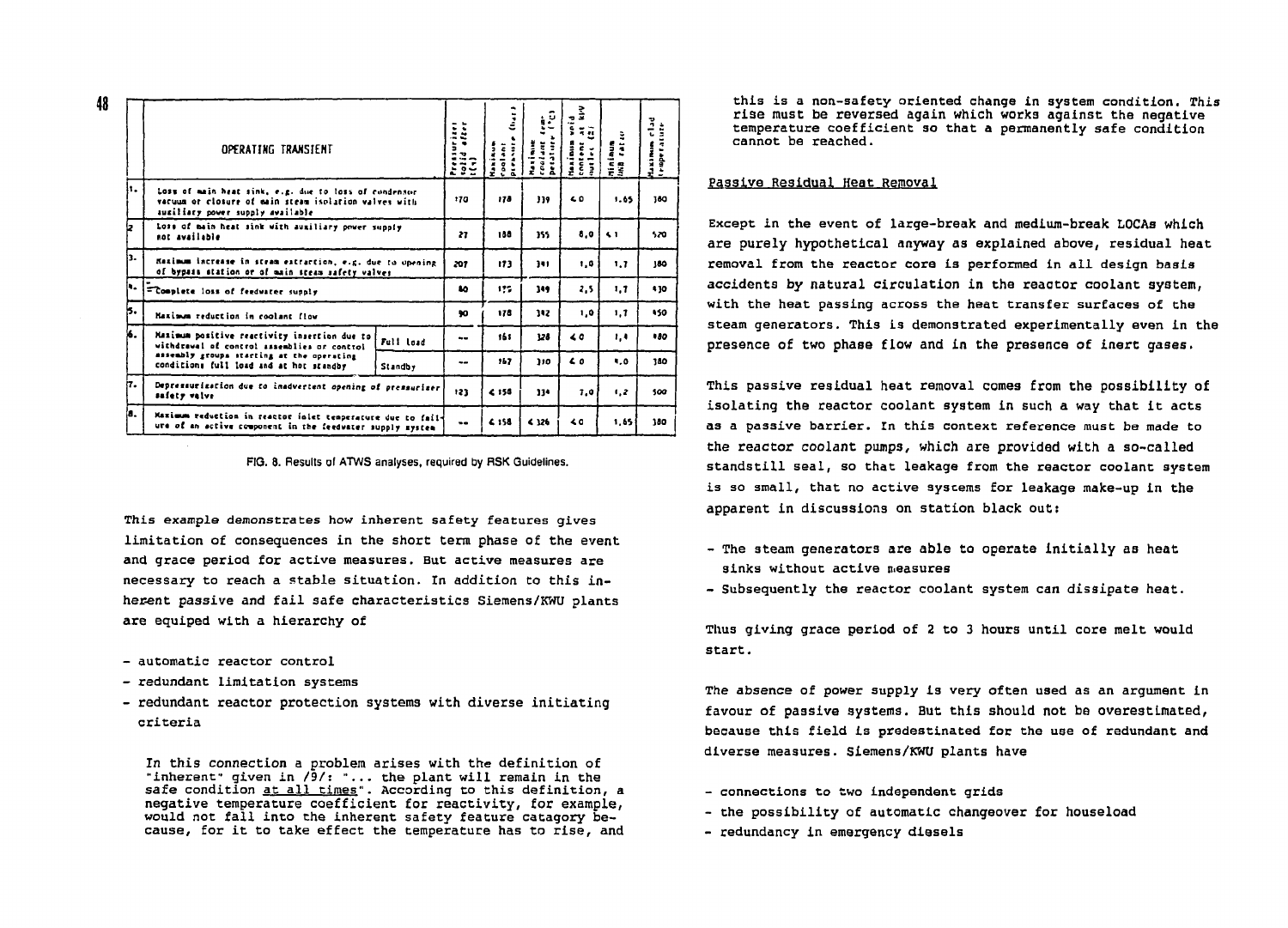- a second diverse set of emergency diesels protected against external events
- additional connections to plants in the vicinity on most sites.

In KWU pressurized water reactors the frequency of loss of power is greatly reduced by the greater redundancy and diversity of the emergency power supply and also by the possibility of automatic changeover back to house load, which is not usually provided in reactor plants from other suppliers. If unavailability of the offsite grid, failure of the generator to supply house load power and also failure to start of the emergency diesels are postulated, no rapid actions are necessary, as explained above in connection with station black out.

# Testability, Reparability and Inservice Inspection of active and passive Systems

Safety systems can be tested nearly completely during plant operation. This is of great influence on the availability in case of a demand. A major planning and lavout principle in KWU reactors is the complete reparability and inspectability of the plants. This principle has proven extremely useful especially with respect to the prevention of failures at passive components. Implementation gives rise to the following inherent characteristics:

The quality status of the plant can be

 $=$  established

- maintained at constant levels or
- even improved.

49

The last-named applies in particular to the overcoming of possible teething trouble, a problem which a responsible manufacturer should not rule out in newly developed plants. Therefore good

reparability and examinability must be required in particular in plants which are based on novel principles.

## Availability Redundancies

The primary and secondary side operational systems are provided with availability redundancies. Therefore the plant normally remains in operation in the case of a component failure. Simultaneously this results in a lower frequency of demands of the safety systems (Fig. 9).



FIG. 9. 1300 MW PWR secondary-side heat removal systems.

This means simultaniously less frequent impact on the passive primary system barriers. With this respect we have to keep in mind, that pressure and temperature variations resulting from transients give active impacts on the above mentioned barriers.